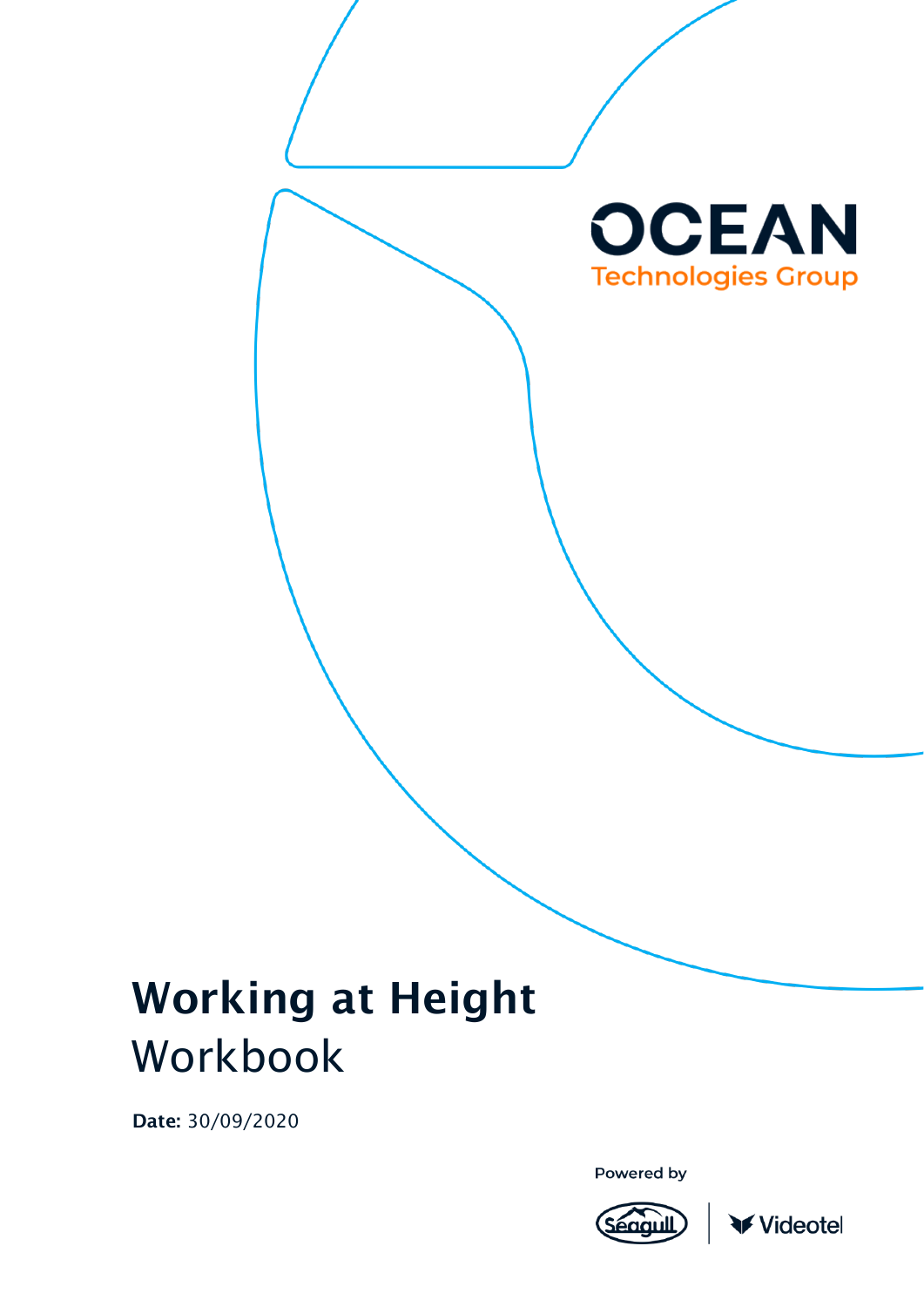

#### Contents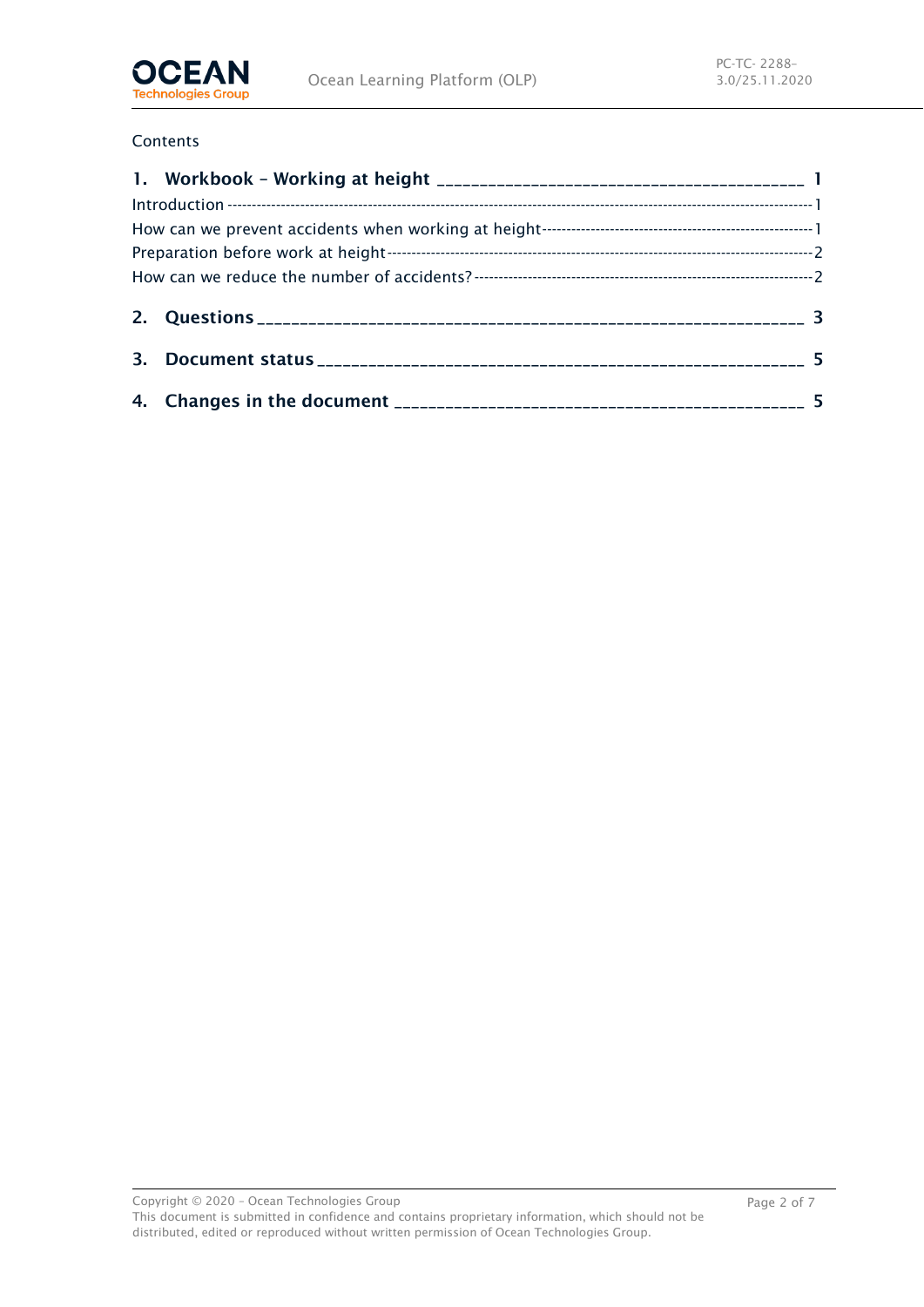

# <span id="page-2-0"></span>1. Workbook – Working at height

### <span id="page-2-1"></span>Introduction

A young seafarer enters a dark cargo hold and starts to climb down the first ladder. This is the last inspection of the cargo holds he is doing before going home on leave. He is exited to come home and meet his two children. Half way down the ladder he slips and fall, he falls 16 meters…

Falling from a height is one of the most common causes of death and injury of seafarers despite the effort to ensure safe working conditions for those onboard ships.

There will always be risks involved when working at height but to be able to reduce the number of these incidents and accidents we must focus on a strong safety culture. Ship-owners and ship operators must make sure procedures and regulations for reduction of occupational health and safety risks are put in place and followed. Crew members must focus on their own safety and understand that others onboard may be affected by their activities.

### <span id="page-2-2"></span>How can we prevent accidents when working at height

Work at height requires proper planning, risk assessment, correct equipment, supervising, and competent personnel.

Working at height is often associated with working in a mast or a crane or outside the superstructure. We often forget that work inside a cargo tank or cargo holds also includes work at height and not only work in an enclosed space. The risk of

falling inside a ballast tank, cargo hold or a cargo tank can be as high as or even higher than above deck. The work environment and structural arrangements on board a vessel can be very challenging and if we add weather conditions, slippery surfaces and motion to all this it is easy to understand that the potential for accidents are high.

International maritime regulations do not contain many specific requirements for *working at height* despite it being one of the most common causes of death and injury of seafarers, but the ISM code requires that risks associated with all work tasks onboard must be assessed before a job is started. There are also other guidelines for work at height which can be found in "Code of Safe Working Practices for Merchant Seamen" (COSWP) and ILO's "Code of practice for accident prevention onboard ship at sea and in port".

The Australian Maritime College (AMC) carried out a study on height safety. The control measures currently found onboard are the vessels Safety Management system, work-permit procedures and training of seafarers. But the study unveiled that procedures are not always followed and short cuts are sometimes taken.

Improving the SMS and implement procedures will reduce the risks of working at height but it starts with building a strong safety culture.

Many associate building a safety culture with implementing policies, procedures,

Copyright © 2020 – Ocean Technologies Group

This document is submitted in confidence and contains proprietary information, which should not be distributed, edited or reproduced without written permission of Ocean Technologies Group.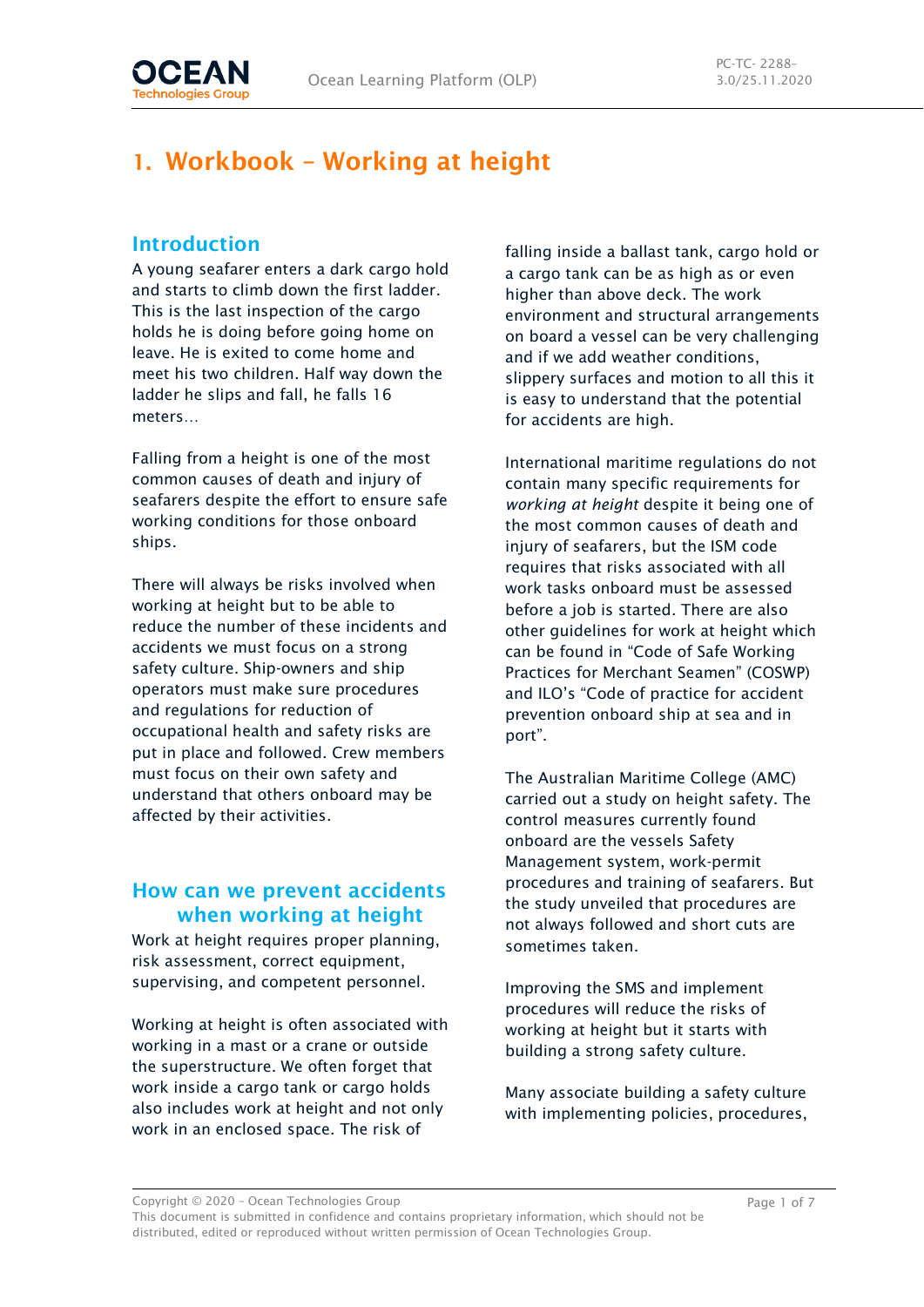behaviours and practices, but it is more than that.

To build a strong safety culture there must be a clear leadership and prioritization of safety. Leaders onboard must promote safety, communicate clearly, and motivate the crew to make safety a priority. The AMC's study identify that safety culture depends on the attitude of the vessels officers. If the officers are strict about safety the crew will follow.

### <span id="page-3-0"></span>Preparation before work at height

You should avoid work at height where it is reasonably practicable to do so. Where work at height cannot be avoided you must at least do the following:

#### Familiarize yourself with the job site

You must know the layout of the working area, if not it is impossible to do a proper risk assessment. Make sure you identify strongpoints for safety harnesses and places to place guard rails if needed. You should always strive to make sure there always are physical barriers to prevent falls.

#### Assess the risk

Get an overview of all dangers and hazards associated with the job. For a simple job you should carry out a risk assessment and a Tool-box talk. For more complex jobs you may have to divide the job into several steps and do separate risk assessments and Tool-box talks for each step.

#### Protective measures

Protection measures at the work place could typically be to make sure you mark potential hazards at the work place, have

good lighting, permanent or temporary guard rails and of course all personal protection equipment that is needed.

#### Personal competence and experience

Only competent and qualified personnel should be allowed to do work at height.

#### Emergency planning

You must take into account the possibility of an emergency occurring. Any person may need to be rescued and there may be reasons that normal rescue equipment cannot be used.

#### Make sure the equipment itself is in good condition

All equipment, both personal safety equipment and other equipment or tools used must be inspected and used according to manufactures instructions and/or industry guidelines

### <span id="page-3-1"></span>How can we reduce the number of accidents?

As you now have learned in two Learning Films and this workbook it is possible to reduce the number of accidents related to working at height if we take all aspects and issues with these jobs seriously. We must ensure that all work at height is adequately supervised, personnel are trained, workload and fatigue are managed and safety is prioritized. Further we must follow procedures, use safety equipment, carry out risk assessments, and understand the risks with working at height. If we do so working at height will be safer!

Copyright © 2020 – Ocean Technologies Group

This document is submitted in confidence and contains proprietary information, which should not be distributed, edited or reproduced without written permission of Ocean Technologies Group.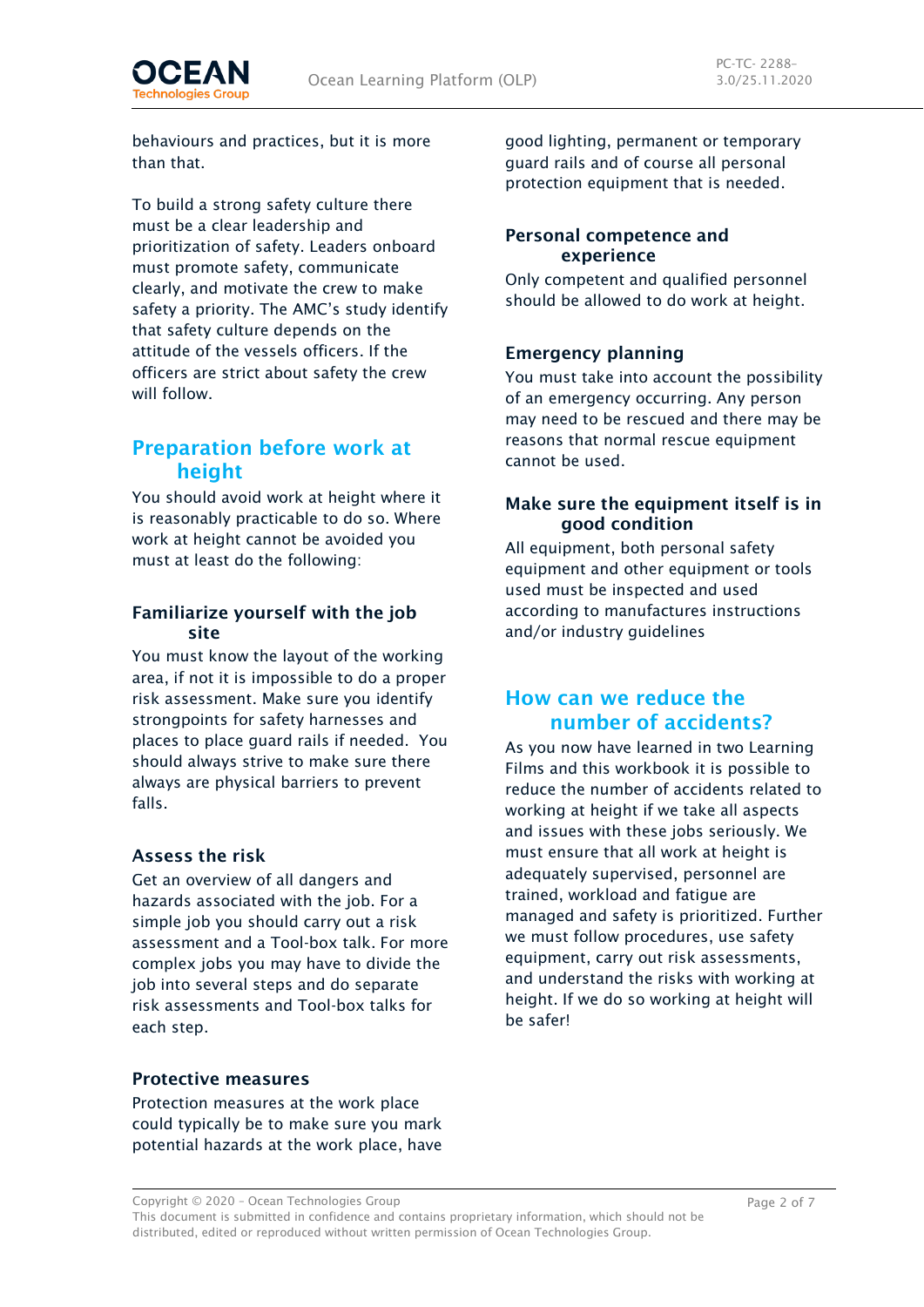

## <span id="page-4-0"></span>2. Questions

All questions and exercises are marked with a score; to get full score try to answer all questions as comprehensive as possible. All questions must be answered and a score of 75% is required to pass the course.

Question 1 (2 marks) Accidents with dropped objects often happen because of carelessness. Describe which measures you would take to prevent accidents caused by carelessness.

Question 2 (2 marks) Explain how you can protect yourself and others from being hit and injured by a dropped object?

Question 3 (2 marks) What considerations must be done before you can determine whether a job is work at height or not?

Question 4 (2 marks) What is done on board to ensure that all personnel has the required training and skills before they can do work at height.

Question 5 (2 marks) How many types of fall arrest systems do you have on board and how do you ensure that they are used correctly?

Question 6 (2 marks) Describe how you will inspect the fall arrest system and other personal protective equipment before you start a job at height.

Question 7 (2 marks) What types of portable access equipment (ladders, steps, scaffolding etc.) are carried on your vessel? Are they always used and secured correctly?

Question 8 (2 marks) To ensure an efficient rescue operation if an accident occur you should have a rescue plan made before the work at height starts. Which factors must be considered when making the rescue plan?

This document is submitted in confidence and contains proprietary information, which should not be distributed, edited or reproduced without written permission of Ocean Technologies Group.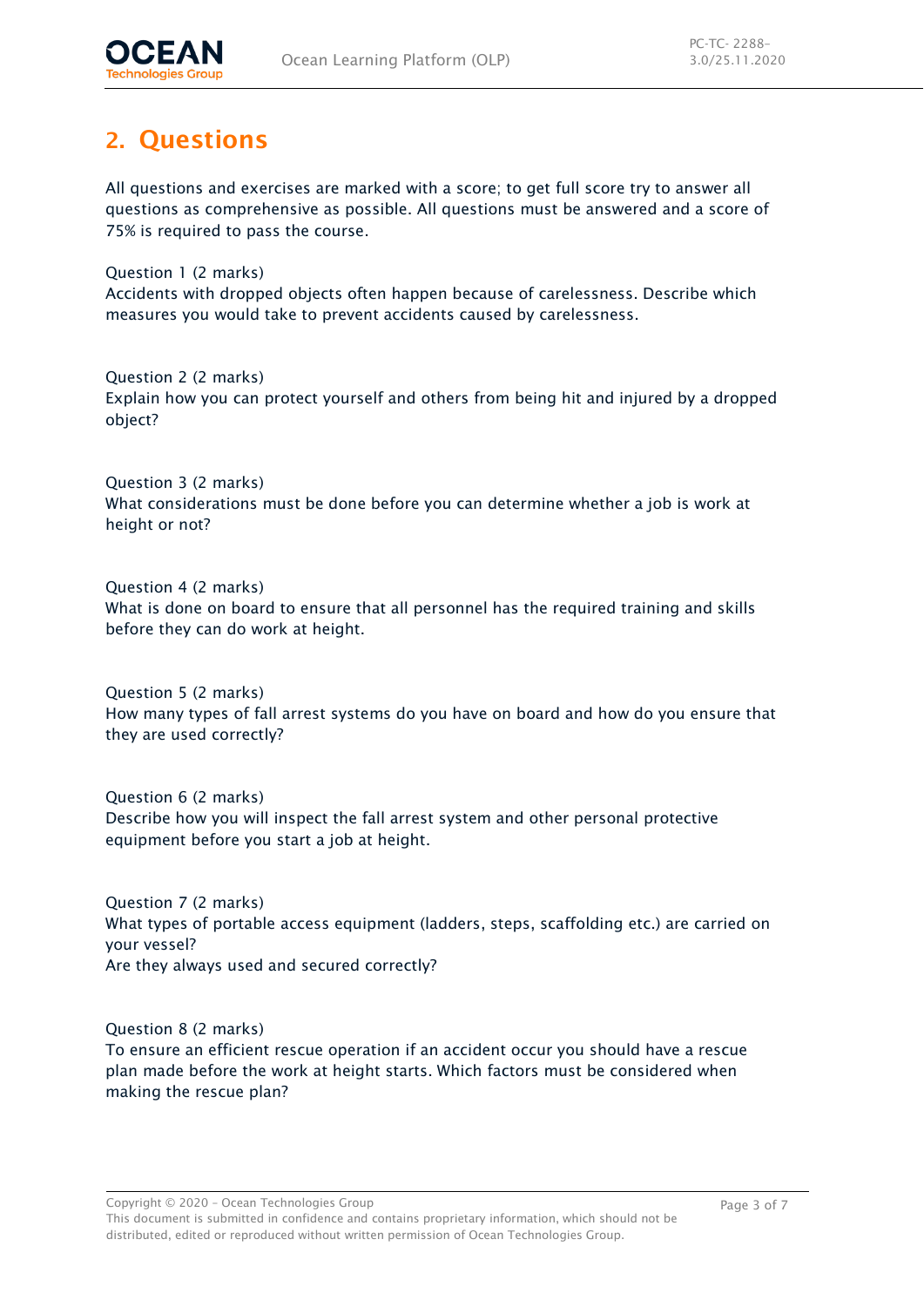



#### Question 9 (5 marks)

Who is responsible for carrying out a risk assessment for work at height on board? Mention some of the risks that are present when you work at height.

Question 10 (2 marks) What does your Safety Management System say about work at height?

Question 11 (5 marks) Describe the safety culture on board and what could be improved?

Question 12 (5 marks)

Despite we know that there are risks involved when working at height, work at height is one of the most common causes of death or injury on ships today. Do we need more rules, regulations and procedures or is the root cause for these accidents something else?

Question 13 (10 marks)

Give a detailed description how you would prepare for work at height on board your vessel.

As an example, explain the process if you have to plan and carry out a job in the top of the radar mast.

Is there any general requirements, must there be work planning and risk management involved, is there any procedures (company or other) or processes involved, what kind of protection systems will be used?, etc.

Copyright © 2020 – Ocean Technologies Group

This document is submitted in confidence and contains proprietary information, which should not be distributed, edited or reproduced without written permission of Ocean Technologies Group.